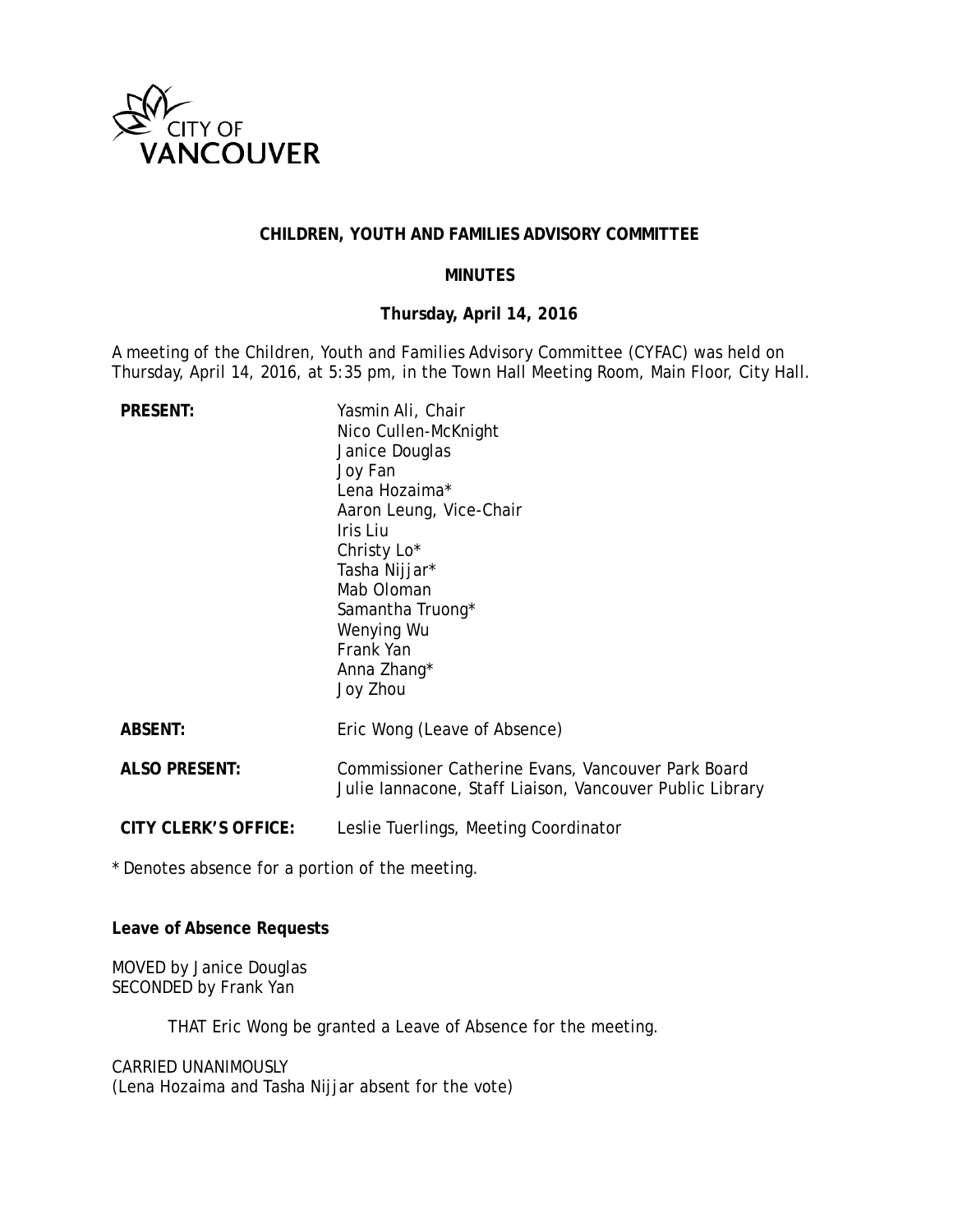#### **Approval of Minutes**

MOVED by Frank Yan SECONDED by Joy Zhou

> THAT the minutes of the Children, Youth and Families Advisory Committee meeting held on February 18, 2015, be approved.

CARRIED UNANIMOUSLY (Lena Hozaima and Tasha Nijjar absent for the vote)

#### **VARY AGENDA**

MOVED by Aaron Leung

THAT Item 6 be dealt with following the completion of Item 2.

CARRIED UNANIMOUSLY AND BY THE REQUIRED MAJORITY

*Note: For clarity, the minutes are recorded in chronological order.*

#### **1. Long Range Facilities Plan**

Amanda Gibbs, Principal, Public Assembly and Kelly Isford-Saxon, Manager of Planning, Vancouver School Board, provided a presentation on this matter and responded to questions.

MOVED by Aaron Leung SECONDED by Joy Fan

> THAT the Children, Youth and Families Advisory Committee form an Education Subcommittee.

#### CARRIED UNANIMOUSLY

MOVED by Aaron Leung SECONDED by Mab Oloman

> THAT the Children, Youth and Families Advisory Committee send a letter to the Minister of Education, Vancouver MLAs, and Board Trustees, regarding the budget deficit and Long Range Facilities Plan no later than April 28, 2016.

CARRIED UNANIMOUSLY

#### **2. Future City and Committee Projects**

Robyn Newton, Social Planner, Social Policy and Projects, provided an overview of the City's Healthy City Strategy and noted current and upcoming projects associated with the initiative.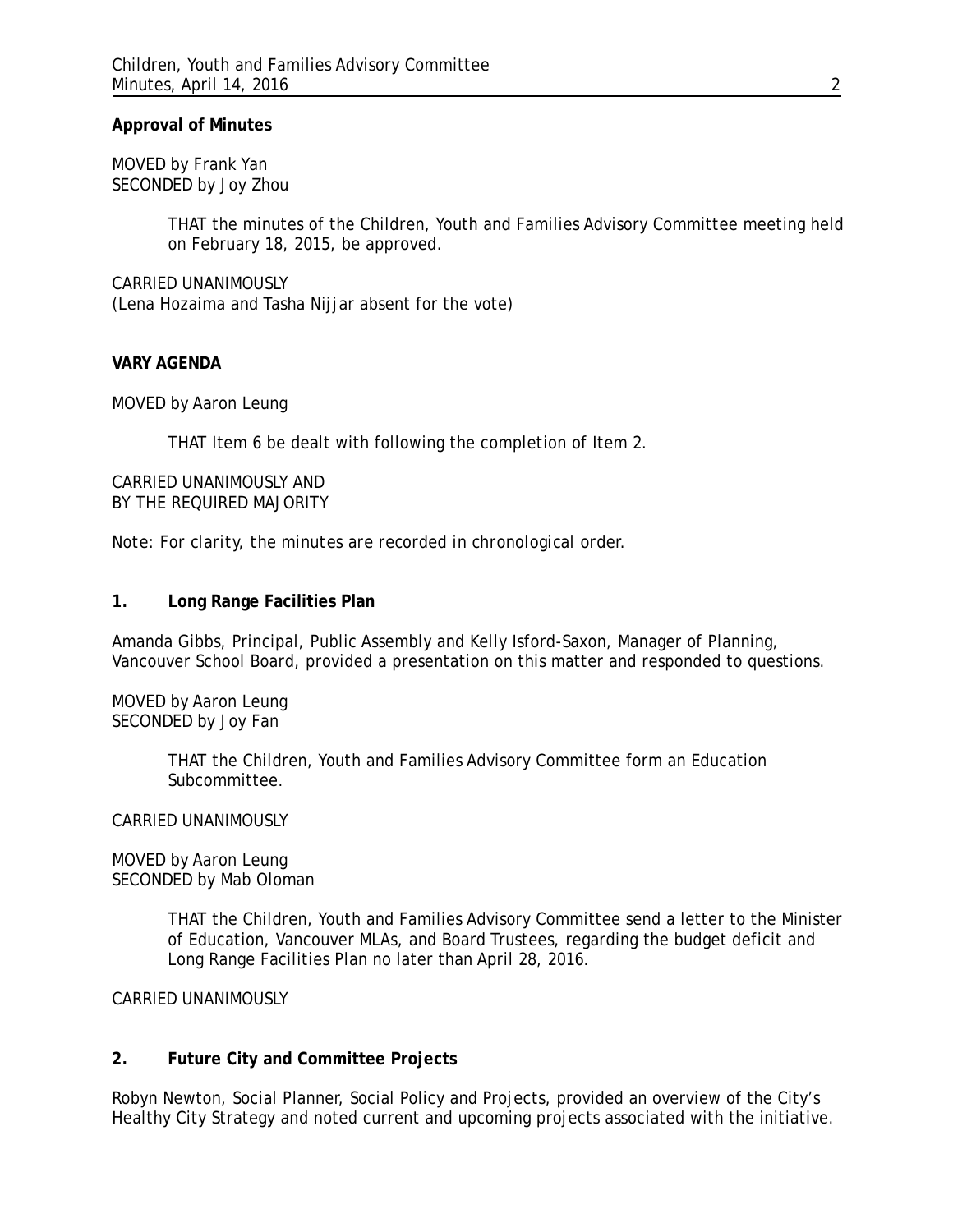## **6. Election of Chairs**

The Meeting Coordinator called for nominations for the positions of Chair and Vice-Chair of the Children, Youth and Families Advisory Committee, terms to end February 28, 2017.

Subsequently, the following members were elected by acclamation:

- Yasmin Ali, Chair
- Aaron Leung, Vice-Chair

The following members expressed interest in learning more about the role of Chair, and were designated as Junior Chairs:

- Joy Fan
- Christy Lo
- Wenying Wu

# **3. Working Session Feedback / Subcommittee Updates**

Janice Douglas reviewed a list provided by City staff of possible topics a Housing Subcommittee could explore.

MOVED by Aaron Leung SECONDED by Wenying Wu

> THAT the Children, Youth and Families Advisory Committee form a Housing Subcommittee with Janice Douglas as the Chair.

CARRIED UNANIMOUSLY

(Christy Lo, Samantha Truong and Anna Zhang absent for the vote)

## **4. Access Without Fear**

Mab Oloman reviewed a letter sent by the Committee to Mayor and Council in December 2014 in support of designating Vancouver as a Sanctuary City. She also noted that at the April 6, 2016, Council meeting, Council unanimously adopted an "Access to City Services Without Fear" policy and encouraged the boards of Parks and Recreation, the Vancouver Police, and the Vancouver Public Library, to do the same.

MOVED by Aaron Leung SECONDED by Mab Oloman

> THAT the Children, Youth and Families Advisory Committee send a letter to the boards of Parks and Recreation, the Vancouver Police, and the Vancouver Public Library, encouraging them to adopt policies which support the spirit and objectives of the "Access to City Services Without Fear for Residents With Uncertain or No Immigration Status" policy.

CARRIED UNANIMOUSLY (Christy Lo, Samantha Truong and Anna Zhang absent for the vote)